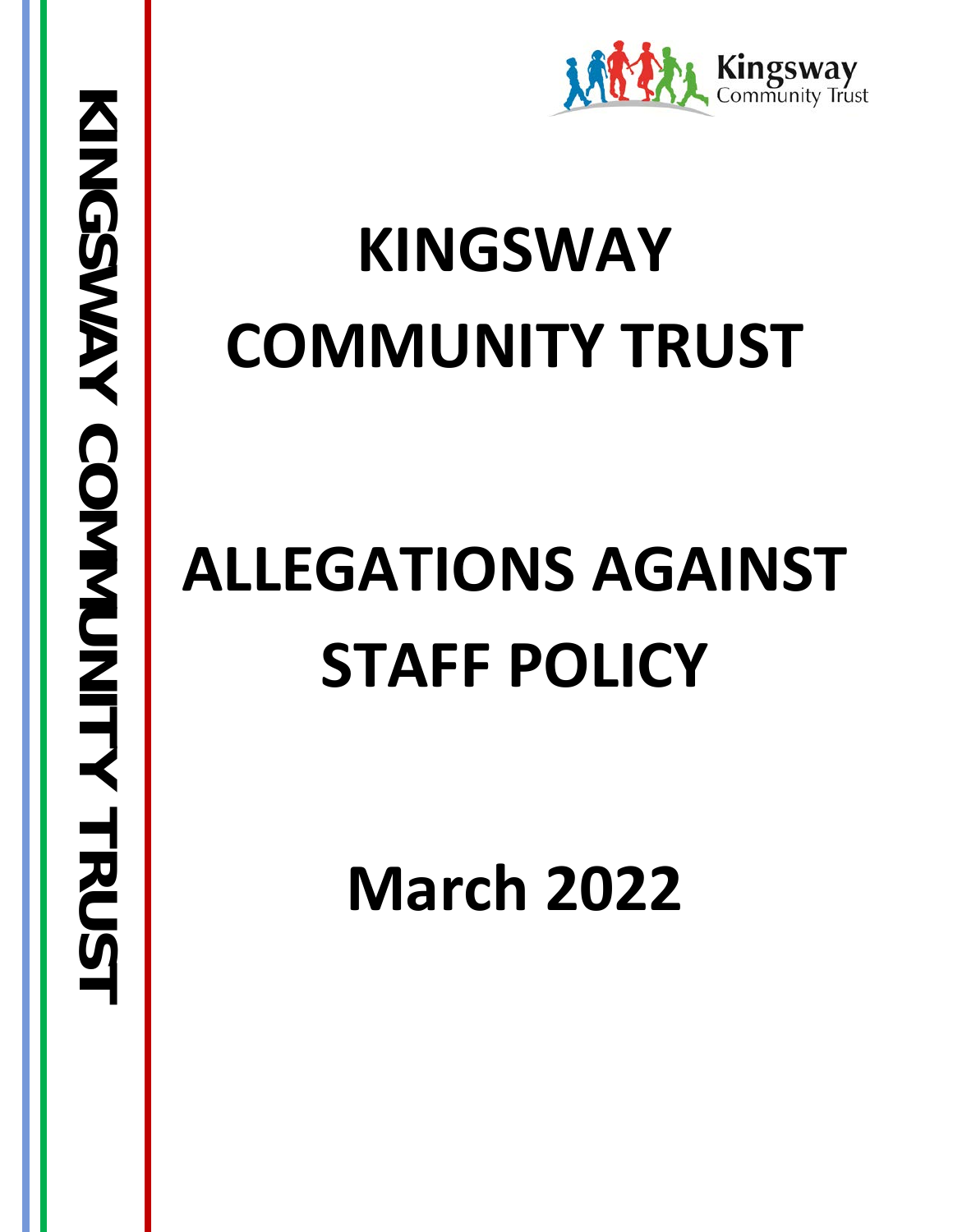## **Allegations Against Staff Policy Date: March 2022 Review date: Spring 2024**

#### **1. Introduction**

- 1.1 This policy has been compiled in line with the Department for Education (DfE) statutory guidance document 'Keeping Children Safe in Education' along with the framework for managing cases of allegations of abuse against people who work with children, set out in 'Working Together to Safeguard Children' - a guide to inter-agency working to safeguard and promote the welfare of children.
- 1.2 This guidance will be used alongside the School's Safeguarding Policy and procedures, the Disciplinary and Dismissal Policy and Whistleblowing policy

### **2. Scope**

- 2.1 This guidance applies to all employees in school whose employment (whether paid or unpaid) is under the purview of the Trust Board including the Executive Headteacher and volunteers. It does not apply to selfemployed staff, contractors, external consultants, agency staff or Trustees/Governors.
- 2.2 It provides guidance and information for staff, parents, carers and pupils regarding the investigation of allegations of abuse and will be used in any case where it is suspected or alleged that a member of staff or a volunteer at the school has:-
	- Behaved in such a way that has harmed a child; or may have harmed a child;
	- Possibly committed a criminal offence against or related to a child; or
	- Behaved towards a child or children in a way that indicates he or she is unsuitable to work with children
- 2.3 It is extremely important that any allegation of abuse against a member of staff or volunteer in the school is dealt with thoroughly and efficiently maintaining the highest level of protection for the child whilst also providing support to the person who is the subject of the allegation.

## **3. Legislation/Framework**

3.1 This guidance takes account of revelant up to date education legislation.

#### **4. Procedure**

**4.1 Reporting an Allegation**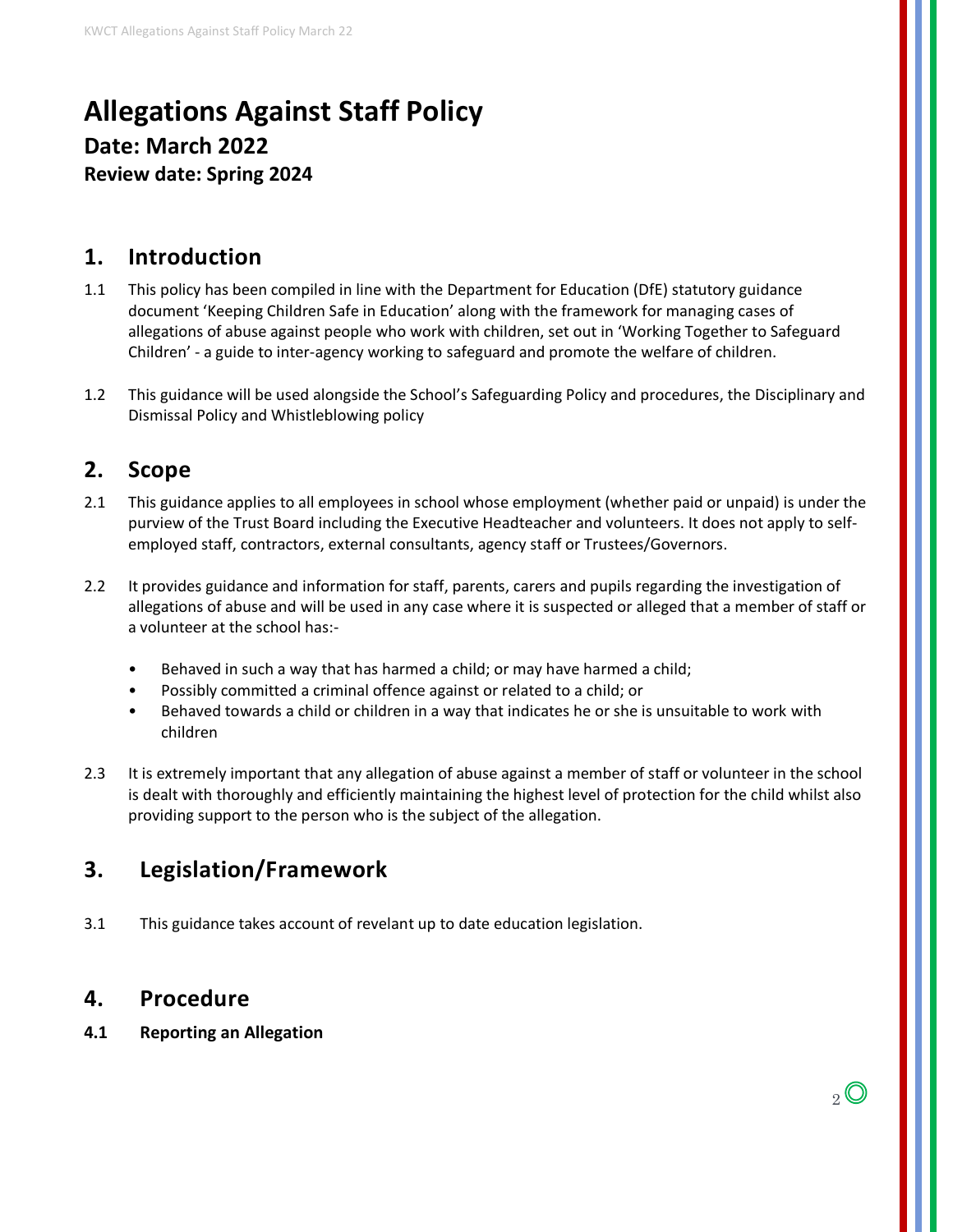- 4.1.1 All concerns of poor practice or possible child abuse by staff must be reported immediately to the Executive Headteacher. Complaints regarding the Executive Headteacher should be reported to the Chair of the Trust Board. All allegations against staff should be investigation in line with the Trust Disciplinary and Dismissal Policy.
- 4.1.2 When a concern is reported the Executive Headteacher (or other relevant senior leadership team member), should immediately contact the Designated Officer (DO) also known as the Local Authority Designated Officer (LADO). The DO has a statutory duty to ensure all allegations about safeguarding are handled properly and expeditiously. The Executive Headteacher will also seek advice from the school's HR provider.
- 4.1.3 Where appropriate, a strategy meeting will be arranged by the DO to determine whether the allegation should be investigated by the police or by some other agency or by the school under its disciplinary procedures. The strategy meeting may be attended by the relevant Local Authority officers, the police and the Executive Headteacher (or a designated Trustee if the allegation is against the Executive Headteacher). An HR representative or other professional adviser may also attend the meeting with or on behalf of the school.
- 4.1.4 In the strategy meeting or the initial evaluation of the case, the agencies involved will share all relevant information they have about the person who is the subject of the allegation, and about the alleged victim.
- 4.1.5 A full disciplinary investigation should not be started by the school until recommendations have been made with regard to next steps at or following the strategy meeting. To do so could potentially compromise investigations by the police or the Local Authority.

#### **4.2 Investigation**

4.2.1 If after initial discussions with the DO, or after an initial strategy meeting, or at some later stage it is decided that it is appropriate for the school to proceed with the matter under the school's disciplinary procedures, the school should take account of any recommendations from the strategy meeting and should liaise with the DO as appropriate.

#### **4.3 Supporting Those Involved - The Employee**

4.3.1 The Trust Board, as the employer, has a duty of care to its employees and will do everything within its power to manage and minimise the stress of any allegation and the disciplinary process.

The person who is subject to investigation will be informed as soon as possible after an allegation has been made. The employee will then be advised on what the next course of action will be.

4.3.2 However, if the police or social services are to be involved, they will be contacted before the employee and will advise as to what information may be disclosed to the person under investigation.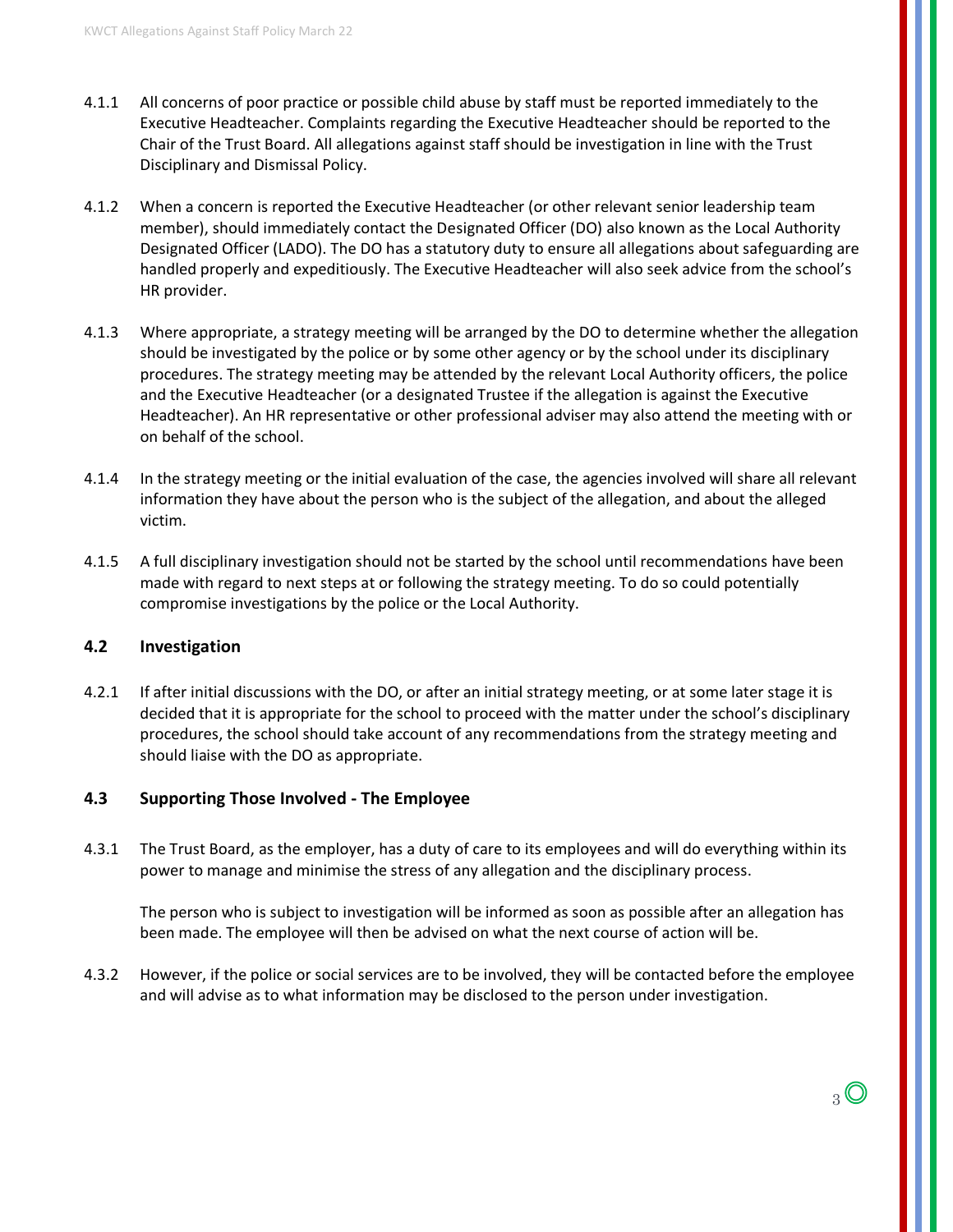4.3.3 A named representative will keep the employee informed of the progress of the case and any other work-related issues. The employee may need additional support and the school will consider what might be appropriate to best accommodate this support (e.g. access to welfare counselling or medical advice).

#### **The Person(s) who makes the allegation and their parents/carers**

- 4.3.4 Parents and carers will be notified if their child makes or is involved in an allegation against staff if they are not already aware. However, if the police or social services are to be involved they will be contacted first and will advise as to what information may or may not be disclosed to the parents.
- 4.3.5 Parents and carers will, where possible, be advised of progress during an investigation and, where there is no criminal prosecution, will be notified of an outcome. Details of any disciplinary investigation or hearing are however confidential (see also paragraph 6 below). Where Social Services and/or the police are involved they may provide the school with advice on additional support the child may need.
- 4.3.6 Parents and carers should also be made aware of the requirement to maintain confidentiality about any allegations made against teacher whilst investigations are on going. The Education Act 2011 amended the Education Act 2002, to introduce reporting restrictions. These provisions made it an offence (except in the limited circumstance expressly permitted by the legislation), for any person to publish any material that may lead to the identification of a teacher in a school who has been accused by, or on behalf of, a child from the same school (where that identification would identify the teacher as the subject of the allegation). If parents or carers wish to apply to the court to have reporting restrictions removed, they should be told to seek legal advice.

#### **5. Suspension**

5.1 No member of staff will be suspended without serious consideration being given to the circumstances and suspension will not be an automatic response to an allegation being made. Depending on the nature of the case, it may be possible for alternative arrangements to be made so that the individual can continue working. Only the Trust Board or the Executive Headteacher (by delegated power) is authorised to suspend an employee of the school. The Executive Headteacher will seek HR advice before carrying out a suspension. Where suspension is considered to be appropriate the employee will receive written confirmation of this within one working day and will be informed of the reason for the suspension. This will be reviewed in accordance with the school's Disciplinary and Dismissal policy.

#### **6. Confidentiality**

6.1 Every effort will be made to guard the privacy of all parties during and after any investigation into an allegation. It is in everyone's best interest to maintain this confidentiality to ensure a fair investigation with minimum impact for all parties. Any breach of confidentiality will be taken seriously and may warrant its own investigation. It is a criminal offence to publish information that could lead to the identification of a member of staff who is subject to an allegation.

#### **7. Resignations and 'Settlement Agreements'**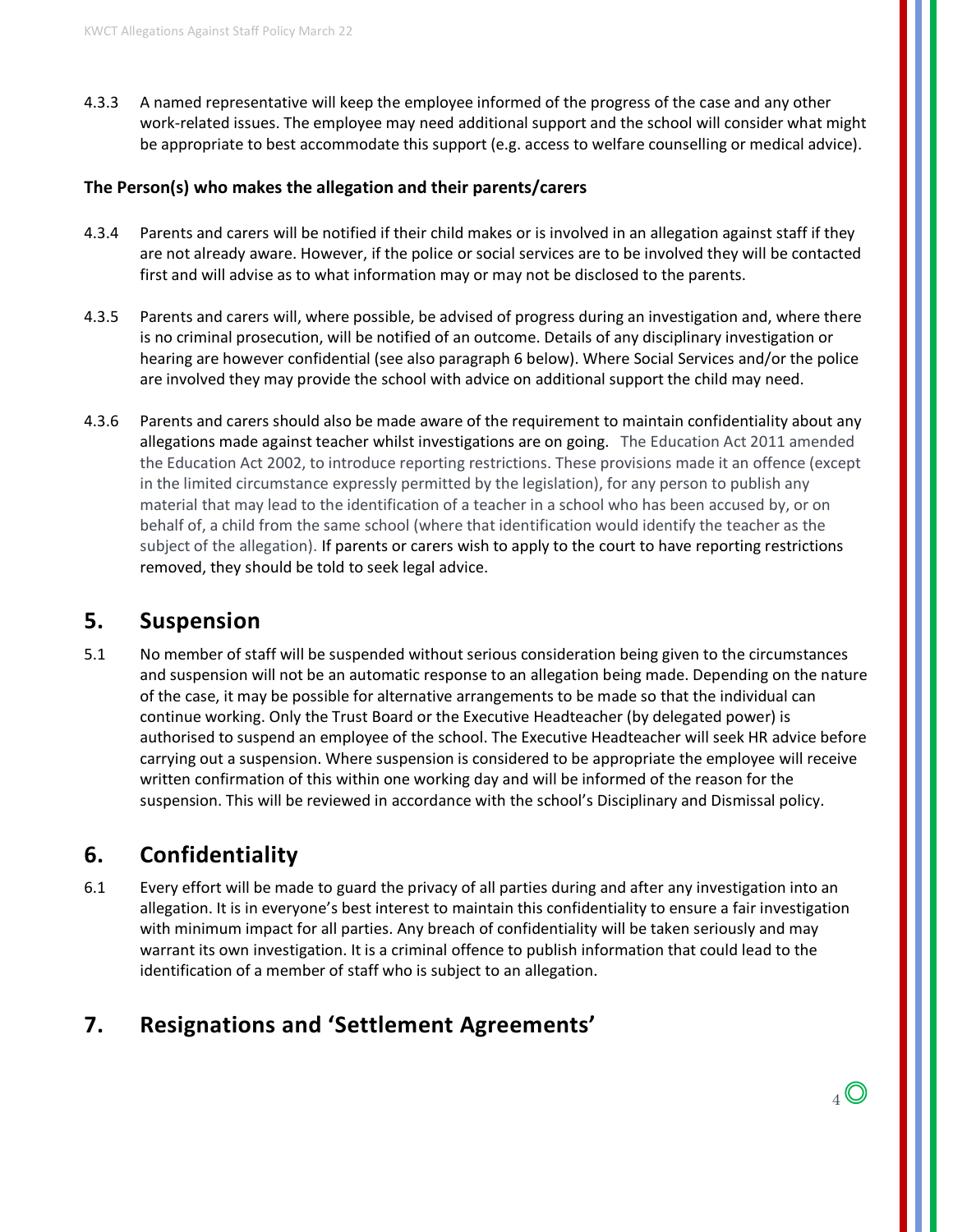7.1 If an employee resigns when an allegation is made against them or during an investigation, the investigation will continue until an outcome has been reached, with or without the employee's cooperation. The employee will be given full opportunity to answer the allegation(s). Settlement Agreements will not be used in situations which are relevant to these procedures (as detailed in Keeping Children Safe in Education).

### **8. Record Keeping**

8.1 If, after investigation an allegation is found to be malicious, it will be removed from the record of the employee concerned. For all other allegations, records of investigations and outcomes will be kept securely in accordance with data protection regulations. The records will be kept, including for people who leave the organisation at least until the person reaches normal retirement age or for 10 years if that is longer, from the date of the allegation. Details of any allegation made by a pupil will be kept in the confidential section of their record.

#### **9. References**

9.1 Cases in which an allegation was proven to be unfounded or malicious should not be included in employer references. A history of repeated concerns or allegations which have all been found to be unfounded or malicious etc. should also not be included in any reference. The Executive Headteacher may seek HR advice prior to the completion of any employment reference.

#### **10. Action Following a Criminal Investigation or Prosecution**

- 10.1 The police or the Crown Prosecution Service (CPS) should inform the school and DO straightaway when a criminal investigation and any subsequent trial is complete, or if it is decided to close an investigation without charge, or not to prosecute after the person has been charged.
- 10.2 In those circumstances the DO should discuss with the Executive Headteacher whether any further action, including disciplinary action, is appropriate and if so how to proceed. The school will also seek advice from their HR provider in these circumstances.

## **11. Action on Conclusion of a Case**

- 11.1 Where an allegation(s) against an employee is/are substantiated it may be necessary to make a referral to the appropriate Statutory Regulatory Authority.
- 11.2 Schools are legally required to refer cases to the Disclosure and Barring Service (DBS) in cases where an employee has been dismissed on the grounds of misconduct which has harmed, or placed at risk of harm, a child or a vulnerable adult.
- 11.3 Where an employee is dismissed in the above circumstances or would have been dismissed had he/she not resigned, retired, been made redundant or transferred to a post not involving a regulated activity, and where the circumstances of the case meet the relevant thresholds, the details of the case must be referred to the DBS.

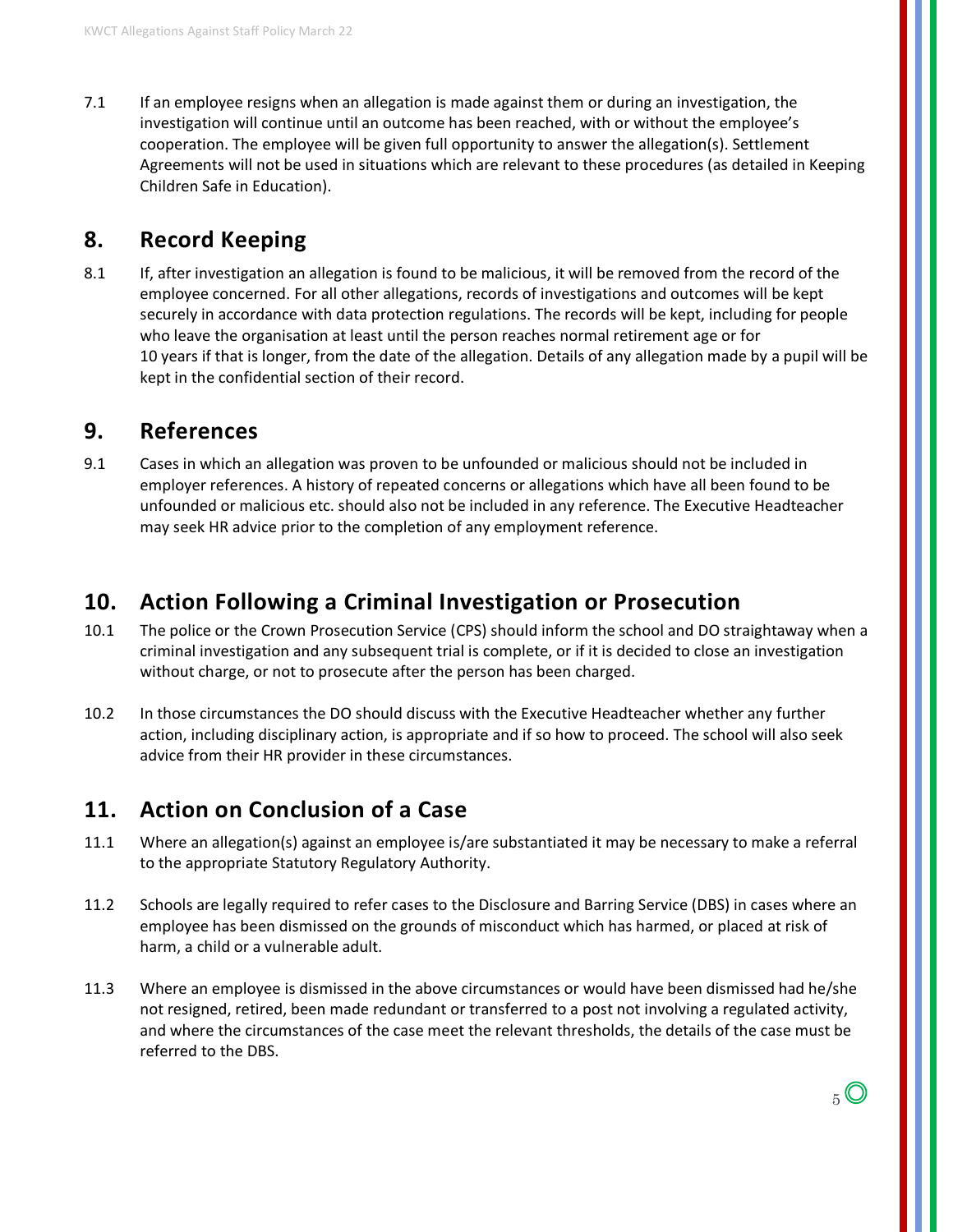- 11.4 Teachers who are dismissed on the grounds of misconduct relating to:-
	- Unacceptable professional conduct;
	- Conduct that may bring the profession into disrepute; or
	- A conviction, at any time, of a relevant criminal offence;

must be referred to the National College for Teaching and Leadership (NCTL) which will consider whether a prohibition order is appropriate. Referral also applies where a teacher would have been dismissed (on the basis of evidence gathered in the investigation) had they not resigned, retired, or otherwise left their post.

11.5 The Trust's HR provider will support the Executive Headteacher (or Chair of the Trust Board in the case of the Executive Headteacher) with the above referrals.

#### **12. Action in the Case of a False or Malicious Allegations**

12.1 Where an allegation is proven to be false, the Executive Headteacher and Chair of the Trust Board may refer to social services to determine whether the child is in need of support or has been abused by someone else. The school's behaviour policy sets out the disciplinary action that may be taken against pupils who are found to have made malicious accusations against school staff. The Executive Headteacher may consult the school Trustees when considering action to take. If the claim has been made by a person who is not a pupil, the school will pass the information to the police who may take further action against that person.

#### **13. Follow up Action**

13.1 No matter what the outcome is of an allegation of abuse against a member of staff, the school will review the case to see if there are any improvements that can be made in its practice or policy that may help it deal with cases in the future.

#### **14. Further Information**

- 14.1 For further information please see:-
	- Department of Education statutory guidance Keeping children safe in education Part four: Allegations of abuse made against teachers and other staff.
	- Crown Prosecution Service published guidance for the police under the Protection from Harassment Act 1997.

#### **15. Reviews**

The Trust Board will ensure that there is a review this guidance at least every two years or where there is a change in legislation of regulations.

 $6\degree$